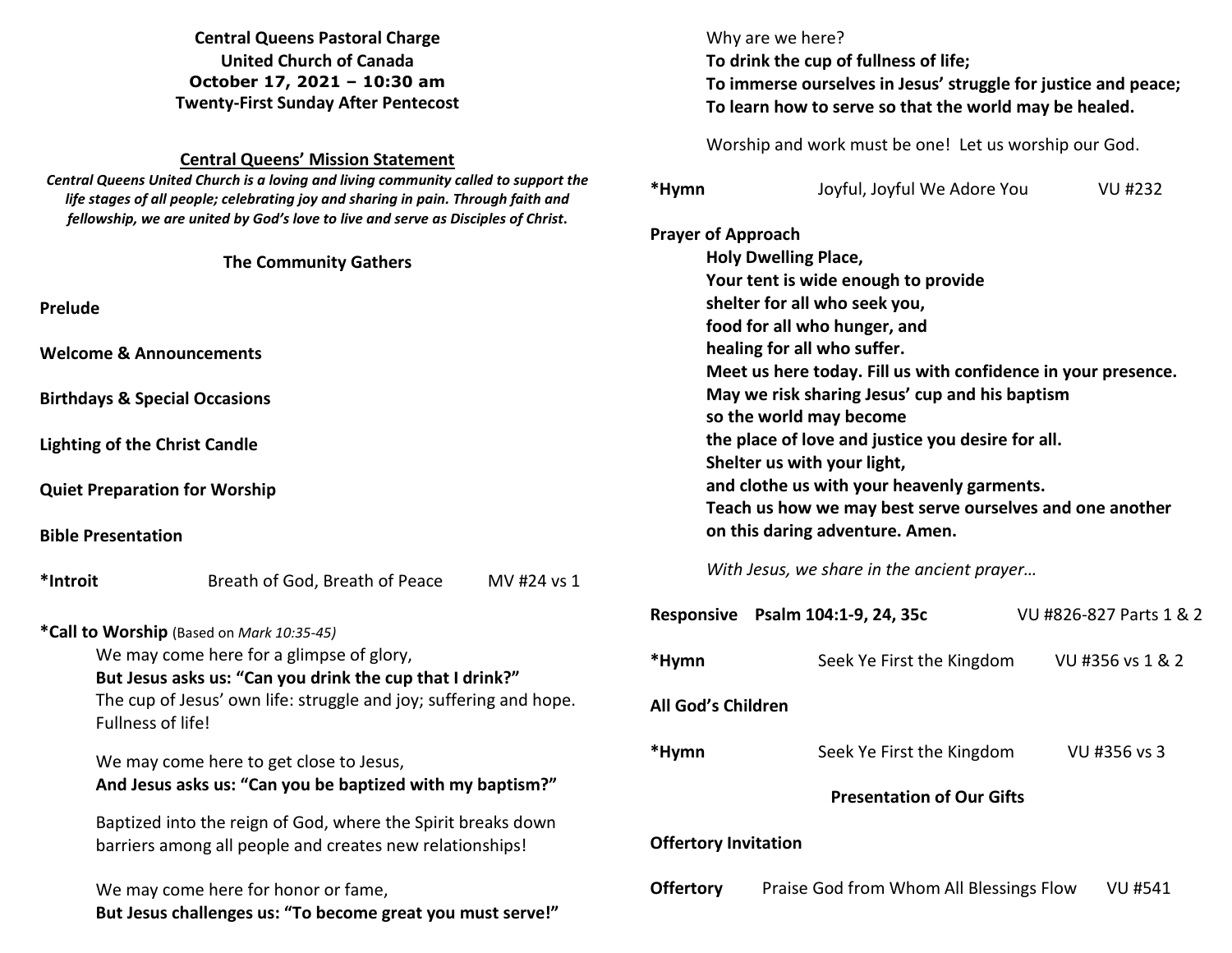| *Presentation of Offering                                                                                                                                                                                           |                                                |                               | <b>Ministry of Music</b>                                                                                                              | <b>Kirk Neville</b>                                                             |  |  |
|---------------------------------------------------------------------------------------------------------------------------------------------------------------------------------------------------------------------|------------------------------------------------|-------------------------------|---------------------------------------------------------------------------------------------------------------------------------------|---------------------------------------------------------------------------------|--|--|
|                                                                                                                                                                                                                     |                                                |                               | Website                                                                                                                               | https://cquc.ca/index.htm                                                       |  |  |
|                                                                                                                                                                                                                     |                                                |                               | Phone                                                                                                                                 | 902-786-9222                                                                    |  |  |
| *Offertory Prayer                                                                                                                                                                                                   |                                                |                               | Email                                                                                                                                 | nevillevurry1@hotmail.com                                                       |  |  |
| Parent God, may this offering assist us in continuing Christ's<br>work in the world to heal the grief, transgressions, and illnesses<br>that oppress and harm your creation. Amen.<br><b>Listening for the Word</b> |                                                |                               | <b>Church Office</b>                                                                                                                  |                                                                                 |  |  |
|                                                                                                                                                                                                                     |                                                |                               | <b>Office Hours</b>                                                                                                                   | Wednesday & Thursday                                                            |  |  |
|                                                                                                                                                                                                                     |                                                |                               |                                                                                                                                       | $9 am - 12 pm$                                                                  |  |  |
|                                                                                                                                                                                                                     |                                                |                               | Phone                                                                                                                                 | 902-964-2221                                                                    |  |  |
|                                                                                                                                                                                                                     |                                                |                               | Email                                                                                                                                 | office@cquc.ca                                                                  |  |  |
|                                                                                                                                                                                                                     |                                                |                               |                                                                                                                                       |                                                                                 |  |  |
| <b>Sacred Word</b>                                                                                                                                                                                                  |                                                |                               |                                                                                                                                       | A Warm Welcome to All - We are delighted you've joined us. May God's            |  |  |
| Job 38:1-7, 34-41                                                                                                                                                                                                   |                                                |                               | word today strengthen your faith, inspire curiosity and learning, and                                                                 |                                                                                 |  |  |
| Mark 10:35-45                                                                                                                                                                                                       |                                                |                               | motivate your service of others. All are welcome.                                                                                     |                                                                                 |  |  |
| Anthem                                                                                                                                                                                                              |                                                | <b>Musical Friends</b>        |                                                                                                                                       |                                                                                 |  |  |
|                                                                                                                                                                                                                     |                                                |                               | Today's Bulletins are place in loving memory of Muriel Lajeunesse.                                                                    |                                                                                 |  |  |
| Sermon                                                                                                                                                                                                              |                                                |                               | Lovingly remembered by daughter-in-law, Lois, and family.                                                                             |                                                                                 |  |  |
|                                                                                                                                                                                                                     |                                                |                               |                                                                                                                                       |                                                                                 |  |  |
| <b>Reflective Music</b>                                                                                                                                                                                             |                                                |                               |                                                                                                                                       | Life and Work of Our Church                                                     |  |  |
|                                                                                                                                                                                                                     |                                                |                               | Greg's Office Hours: Tuesday, Wednesday and Thursday from 9 am - 12                                                                   |                                                                                 |  |  |
|                                                                                                                                                                                                                     | <b>Prayer of Thanksgiving and Intercession</b> |                               |                                                                                                                                       | pm. If anyone is in the hospital or would like a visit from Greg, please call   |  |  |
| <b>Responding to the Word</b>                                                                                                                                                                                       |                                                |                               | him at 902-964-2291. If you wish to meet with Greg outside the<br>scheduled hours, please call 902-964-2291 or email minister@cquc.ca |                                                                                 |  |  |
|                                                                                                                                                                                                                     |                                                |                               |                                                                                                                                       |                                                                                 |  |  |
| *Hymn                                                                                                                                                                                                               | Let There Be Light                             | VU #679                       |                                                                                                                                       |                                                                                 |  |  |
|                                                                                                                                                                                                                     |                                                |                               | In-Church Services: Registration is required. To register, please call 902-                                                           |                                                                                 |  |  |
| *Blessing                                                                                                                                                                                                           |                                                |                               | 964-2221 or email office@cquc.ca. Masks are required. If you are                                                                      |                                                                                 |  |  |
|                                                                                                                                                                                                                     |                                                |                               |                                                                                                                                       | registering after 12 pm Thursday, please text or call Velda at 902-940-         |  |  |
| *Choral Benediction                                                                                                                                                                                                 | Go Now in Peace                                |                               | 7674.                                                                                                                                 |                                                                                 |  |  |
| <b>Postlude</b>                                                                                                                                                                                                     |                                                |                               |                                                                                                                                       | <b>FundScrip</b> -Janet will be placing an order today. Next order date will be |  |  |
| * Please stand as you are able                                                                                                                                                                                      |                                                |                               | October 31 <sup>st</sup> . You can reach Janet by email ( <i>jhowes1969@gmail.com</i> ) or                                            |                                                                                 |  |  |
|                                                                                                                                                                                                                     |                                                |                               |                                                                                                                                       | by phone (902-393-1527). Ordering will be every 2 weeks. E-transfers            |  |  |
| <b>Ministers</b>                                                                                                                                                                                                    | All of us                                      |                               | accepted.                                                                                                                             |                                                                                 |  |  |
| <b>Clergy</b>                                                                                                                                                                                                       | <b>Rev Greg Davis</b>                          |                               |                                                                                                                                       |                                                                                 |  |  |
| <b>Office Hours</b>                                                                                                                                                                                                 |                                                | Tuesday, Wednesday & Thursday |                                                                                                                                       | Rosewood Services are held the third Thursday of every month. Greg              |  |  |
|                                                                                                                                                                                                                     | $9 am - 12 pm$                                 |                               | will be leading the service at Rosewood this Thursday, October 21 <sup>st</sup> , at                                                  |                                                                                 |  |  |
| Office Phone                                                                                                                                                                                                        | 902-964-2291<br>minister@cquc.ca               |                               | 2 pm.                                                                                                                                 |                                                                                 |  |  |
| Email                                                                                                                                                                                                               |                                                |                               |                                                                                                                                       |                                                                                 |  |  |